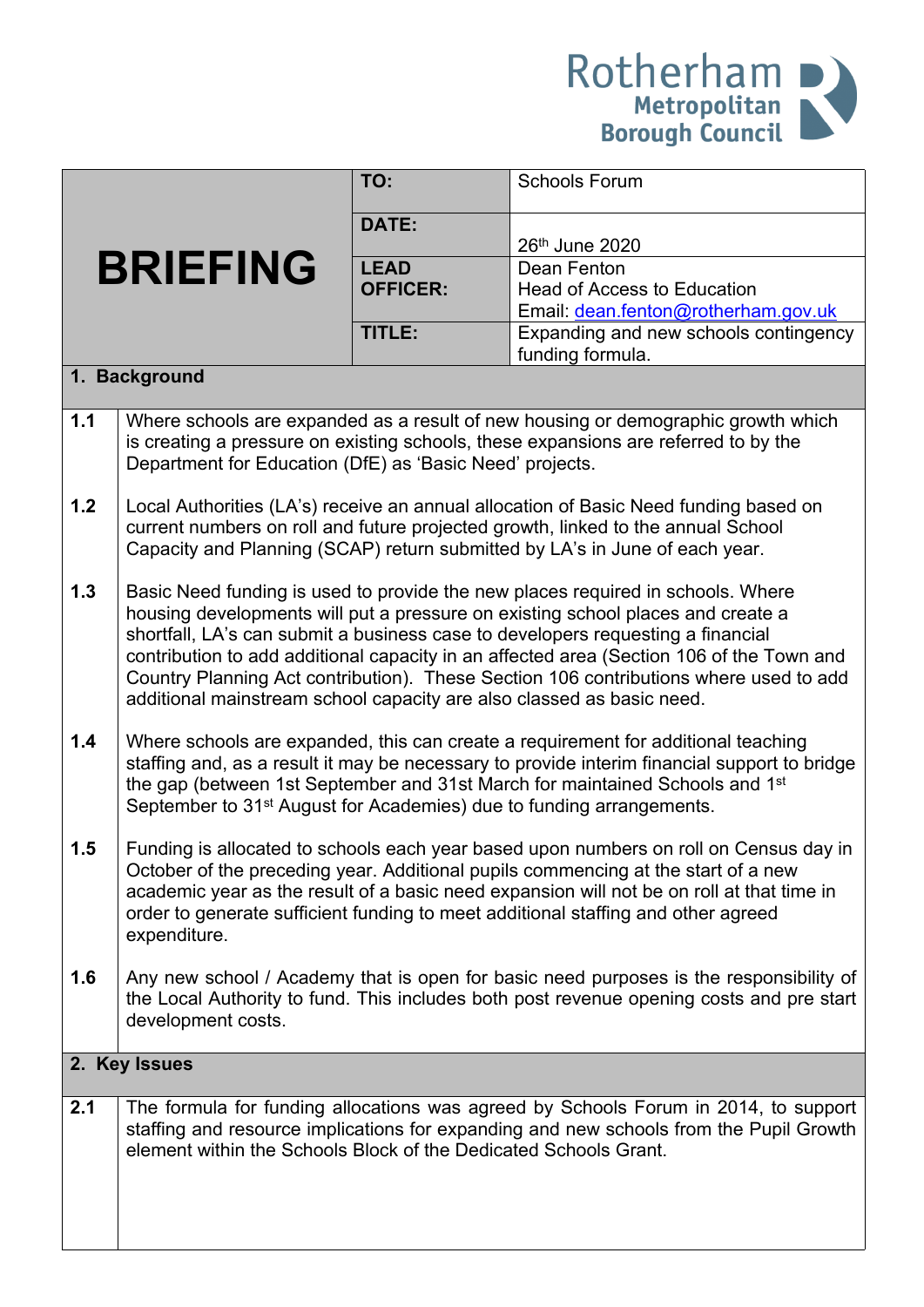## **Funding formula for expanding and new schools:**

## **Expansion Funding Formula**

| <b>Teacher</b>                                     | <b>Academy (12/12)</b> | <b>Maintained (7/12)</b> |
|----------------------------------------------------|------------------------|--------------------------|
| M6 Teacher                                         | £31,551                | £18,405                  |
| Band D T/A                                         | £11,033                | £ 6,436                  |
| <b>SMSA</b>                                        | £ 1,868                | £ 1,090                  |
| Resources amount per<br>additional pupil projected | 252<br>£               | 252<br>£                 |
| Fixed amount per                                   | £3,000                 | £3,000                   |
| classroom                                          |                        |                          |

## **New School funding Formula (pre start up)**

| Leadership for Academic Year prior to<br>opening                                                                           | <b>Expenditure</b> |
|----------------------------------------------------------------------------------------------------------------------------|--------------------|
| Leadership funding based on L10<br>leadership salary as previously agreed<br>by Schools Forum<br>(Sept to Mar - $7/12$ )   | £34,289            |
| Leadership funding based on L10<br>leadership salary as previously agreed<br>by Schools Forum<br>(Apr to Aug $15 - 5/12$ ) | £24,492            |

## **Pre start up funding allocation:**

Based on the school expansions funding formula with a presumption that recruitment will occur in the term proceeding opening - April to August (5/12) of start - up year staffing:

| £13,146                                                   |
|-----------------------------------------------------------|
| £ 4,597                                                   |
| £<br>778                                                  |
| £ 3,000                                                   |
| Above multiplied by number of year<br>groups to be opened |
|                                                           |
|                                                           |